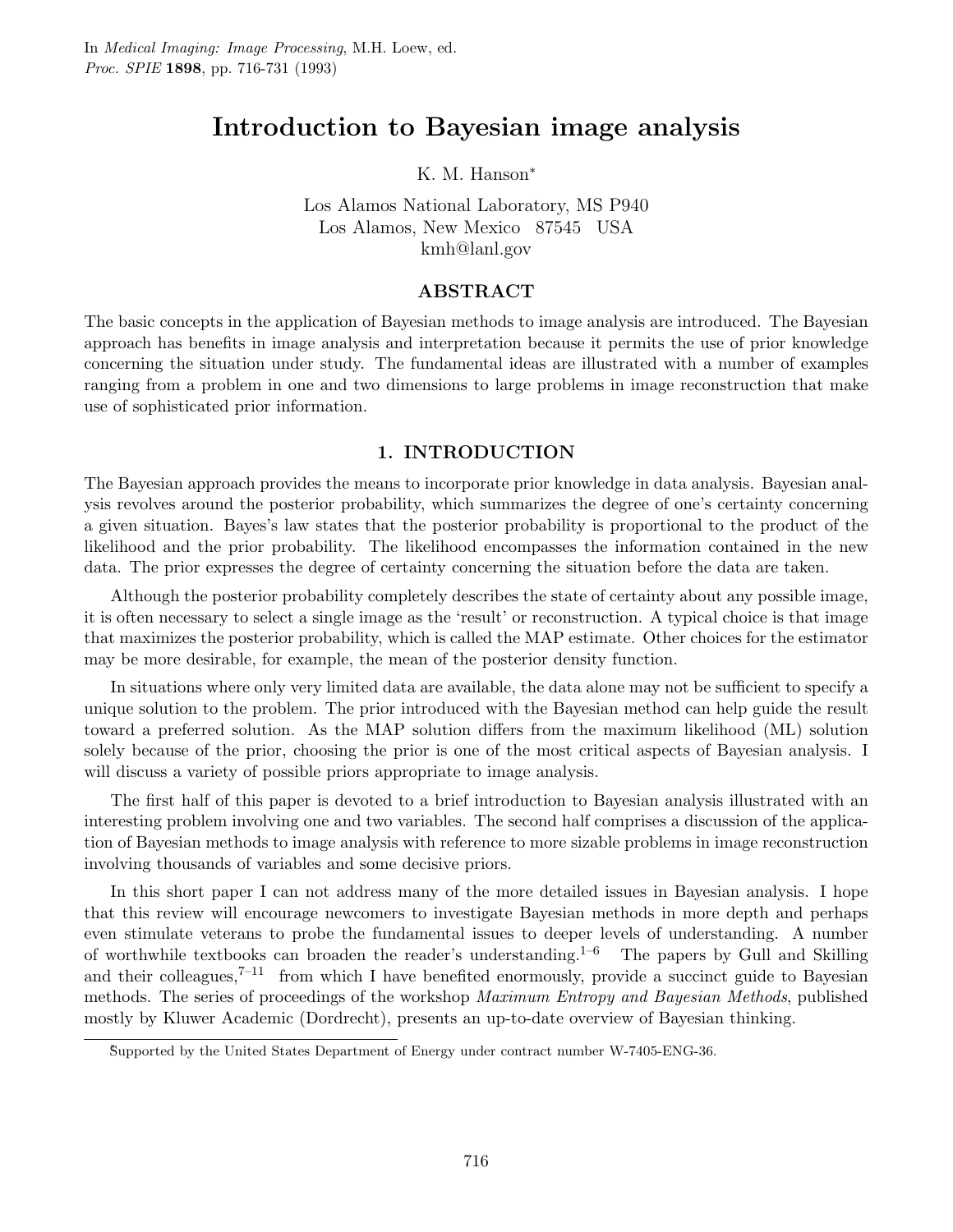## **2. BAYESIAN BASICS**

The revival of the Bayesian approach to analysis can be credited to Jaynes. His tutorial on the subject is recommended reading.<sup>12</sup> Gull's papers<sup>7,8</sup> on the use of Bayesian inference in image analysis and reconstruction provide a good technical review, from which this author has gained significant understanding. The Bayesian approach is based on probability theory, which makes it possible to rank a continuum of possibilities on the basis of their relative likelihood or preference and to conduct inference in a logically consistent way.

## **2.1. Elements of Probability Theory**

As the essential ingredients of probability theory are only briefly summarized here, the reader may wish to refer to Refs.<sup>1,3,4</sup> for more thorough treatments.

The rules of probability have been shown by  $\text{Cox}^{13}$  to provide a logically consistent means of inference, which establishes a firm foundation for Bayesian analysis. Because we are dealing mostly with continuous parameters, for example the pixel values of the image, probabilities are cast in the form of probability density functions, designated by a lowercase  $p()^{\dagger}$ . For heuristic purposes, the probability density function may be thought of as a limit of a frequency histogram. From an ensemble of  $N$  possible occurrences of the situation under study, the frequency of events falling in the interval  $(x, x + \Delta x)$  is the fraction  $F_{\Delta x}(x) = n_{\Delta x}/N$ , where  $n_{\Delta x}$  is the number of events in the interval. The probability density is the limit of the frequency density  $p(x) = F_{\Delta x}(x)/\Delta x$ , as  $n_{\Delta x} \to \infty$  and  $\Delta x \to 0$ .

The normalization sets the scale for the probability density function:

$$
\int p(x) dx = 1 , \qquad (1)
$$

where the integral is over all possible values of x. This normalization simply states that some value of x is certain to occur.

The transformation property of density functions

$$
p(u) = p(x) \left| \frac{dx}{du} \right| \tag{2}
$$

guarantees that the integrated probability over any interval in  $u$  is identical to that over the corresponding interval in x.

In problems involving two variables x and y, the joint probability density function  $p(x, y)$  specifies the probability density for all  $x$  and  $y$  values. The normalization is again unity when the full range of possible values is included

$$
\int p(x, y) dx dy = 1.
$$
\n(3)

The transformation rule (2) generalizes to multiple variables by replacing the derivative by the determinant of the Jacobian matrix  $\mathbf{J}(x, y; u, v)$ .

If x and y are statistically independent,  $p(x, y) = p(x) p(y)$ , that is, the joint probability density function is separable. Conversely, if this relation holds for all  $x$  and  $y$ , then the two variables are independent.

If one of the parameters is held fixed, the dependence on the other maybe displayed bydecomposing the joint probability density function

$$
p(x,y) = p(y|x) p(x) , \qquad (4)
$$

<sup>&</sup>lt;sup>†</sup>A more complete notation is often used in which the probability density is written as  $p_x(\alpha)$ , where x indicates the variable, and  $\alpha$  its value. The abbreviated style is seldom ambiguous.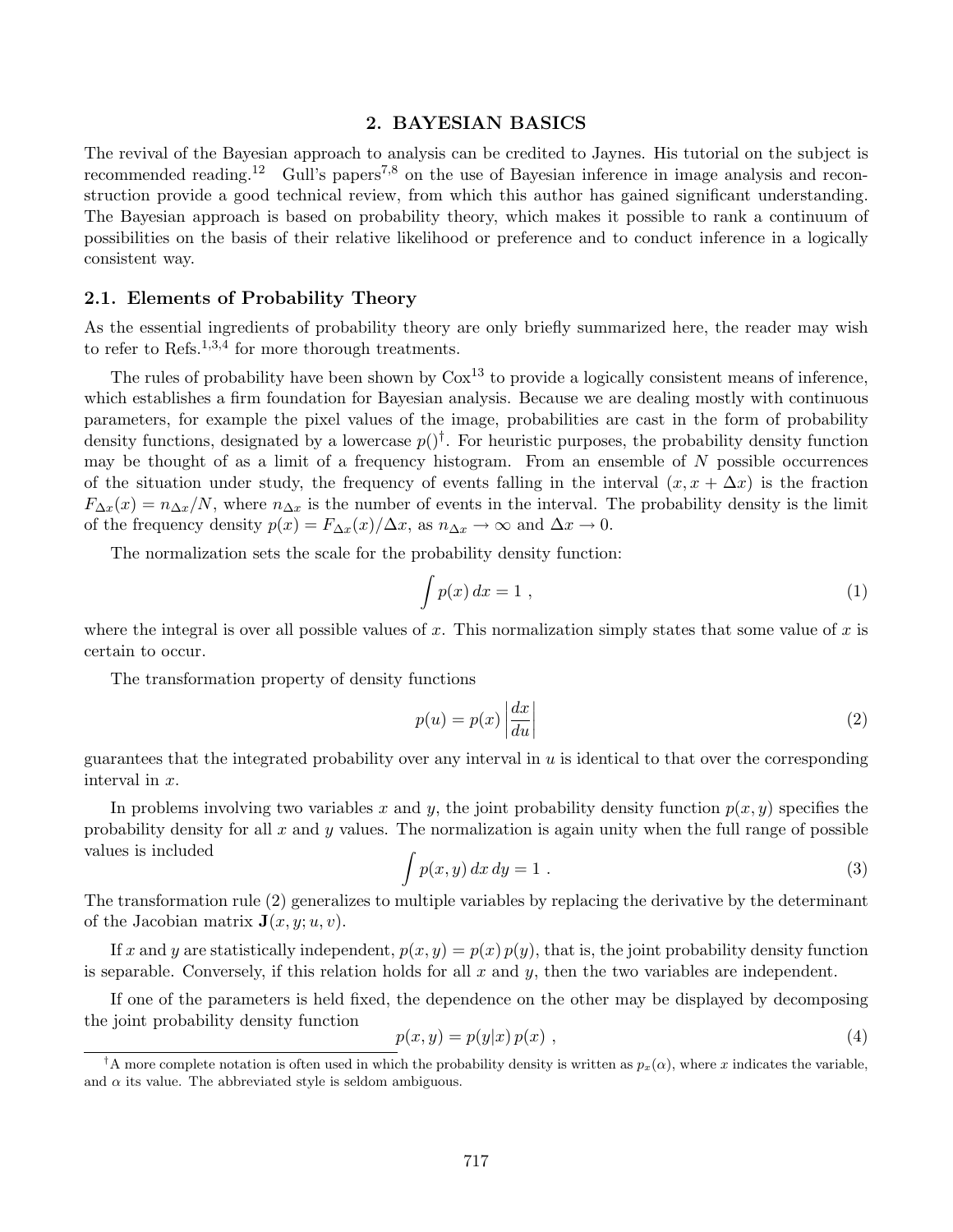where  $p(y|x)$  is called the conditional probability, which we read as the 'probability of y given x'. The variable on the right of the vertical bar is considered fixed (or given) and the one on the left is the free variable. To emphasize that x has a specific value, of say  $x_0$ , the conditional probability might be written as  $p(y|x = x_0)$ . Note that the independence of x and y implies for the conditional probability,  $p(y|x) = p(y)$ .

Often there are parameters that need to be included in the description of the physical situation that are otherwise unimportant for solving the stated problem. An example is the power spectrum of a time series, for which the phase of the Fourier transform is irrelevant.<sup>14</sup> The probability density function in y when x is irrelevant is found by integrating the joint probability over  $x$ 

$$
p(y) = \int p(x, y) dx . \tag{5}
$$

This procedure for removing the 'nuisance variable'  $x$  is called marginalization.

## **2.2. Posterior Probability and Priors**

The first aspect of Bayesian analysis involves the interpretation of Eq. (4). Suppose we wish to improve our knowledge concerning a parameter  $x$ . Our present state of certainty is characterized by the probability density function  $p(x)$ . We perform an experiment and take some data d. By decomposing the joint probability as in Eq. (4) both ways, and substituting d for  $y$ , we obtain Bayes's law:

$$
p(x|d) = \frac{p(d|x)p(x)}{p(d)}.
$$
\n
$$
(6)
$$

We call  $p(x|d)$  the posterior probability density function, or simply the posterior, because it effectively follows (temporally or logically) the experiment. It is the conditional probability of x given the new data d. The probability  $p(x)$  is called the prior because it represents the state of knowledge before the experiment. The quantity  $p(d|x)$  is the likelihood, which expresses the probability of the data d given any particular x. The likelihood is usually derived from a model for predicting the data, given  $x$ , as well as a probabilistic model for the noise. Bayes's law provides the means for updating our knowledge, expressed in terms of a probability density function, in light of some new information, similarly expressed.

The term in the denominator  $p(d)$  may be considered necessary only for normalization purposes. As the normalization can be evaluated from the other terms, Bayes's law is often written as a proportionality, leaving out the denominator.

In one interpretation of Bayes's law, the prior  $p(x)$  represents knowledge acquired in a previous experiment. In other words, it might be the posterior probabilityof the previous experiment. In this case, Bayes's law can be interpreted as the proper way to calculate the sum total of all the available experimental information.

In another interpretation of Bayes's law there may be no experimental data from a previous experiment, only general information about the parameter x. The prior might be viewed as a means to restrict x so that the posterior provides more information about  $x$  than the likelihood. In this situation, the prior is not necessarily restricted to what is known before the experiment. Indeed, many different priors might be employed in the Bayesian analysis to investigate the range of possible outcomes. As the proper choice for the prior should clearly depend on the domain of the problem, this topic will be addressed relative to image analysis in the next section.

However, a few uninformative priors are worth mentioning. Parameters can often be categorized as one of two types: location or scale. The values of location parameters can be positive or negative, and do not set the scale of things. Examples include position, velocity, and time. When  $x$  is a location parameter, there is no reason to prefer x over  $x + \delta$ . Thus, an uninformative prior for a location parameter is  $p(x) =$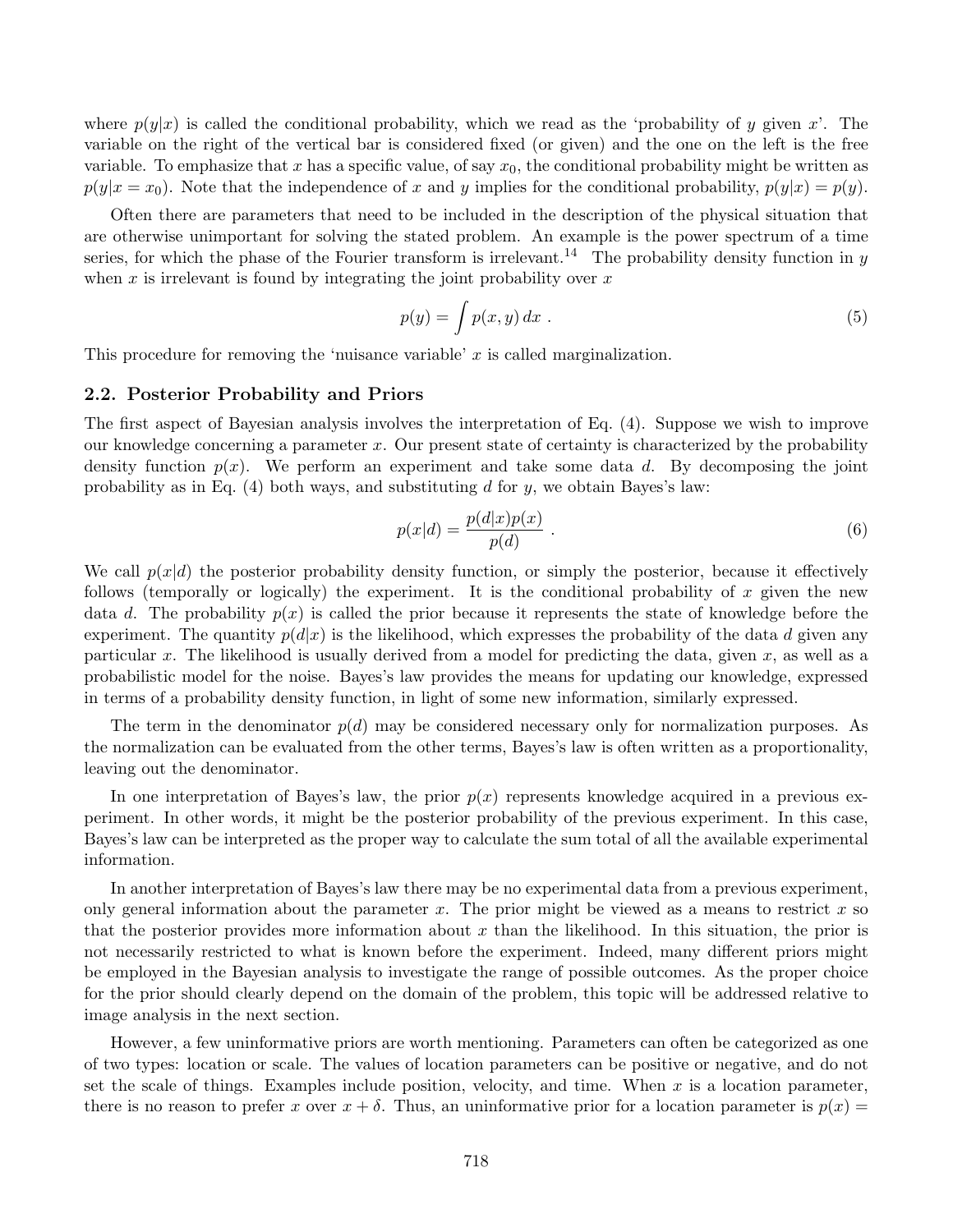constant. On the other hand, scale parameters do set the scale of something and are constrained to be nonnegative. An example is the lifetime of a radioisotope. When  $x$  is a scale parameter, there is no reason to prefer a value of x over  $\lambda x$ . Therefore, the appropriate uninformative prior for the logarithm of scale parameters is a constant, or, using (2),  $p(x) \propto x^{-1}$ . While both of these density functions cannot be integrated over their full range of  $-\infty$  to  $+\infty$  or 0 to  $+\infty$ , respectively, it is usually assumed that the normalization can be set by choosing appropriate generous limits to avoid divergence of the integrals.

## **2.3.** Choice of Estimator

The second aspect of Bayesian analysis deals with the use of the posterior probability. While the posterior probability density function  $p(x|d)$  fully expresses what we know about x, it may embody more information than is required. When attempting to summarize the results of an analysis, it may be necessary to represent  $p(x|d)$  in more concise terms. For example, it might be desirable to quote a single value for x, which we call the estimate, designated as  $\hat{x}$ . Alternatively, it might be that a decision is required, perhaps in the form of a binarydecision: yes, a certain object is present, or no, it is not. In this interpretation process some information concerning  $p(x|d)$  is lost. The crucial point is that through cost analysis the Bayesian approach provides an optimal way to interpret the posterior probability. To achieve optimality, it is necessary to consider the costs (or risks) associated with making various kinds of errors in the interpretation process. The assignment of the proper cost function is typically considered to be a part of specifying the problem.

The choice of an estimation method to select the single value that is most representative of what we know about x should clearly depend on how one assigns significance to making errors of various magnitudes. As the posterior probability can be used to calculate the expected error, the choice of an estimation method can be based on the posterior probability density function itself.

A standard measure of the accuracyof a result is the variance (or mean square error). Given the posterior probability density function  $p(x|d)$ , the expected variance for an estimate  $\hat{x}$  is

$$
\int p(x|d) |x - \hat{x}|^2 dx . \tag{7}
$$

It is fairly easy to show that the estimator that minimizes (7) is the mean of the posterior probability density function

$$
\hat{x} = \bar{x} = \int x p(x|d) dx . \tag{8}
$$

An alternative cost function is the L1-norm:

$$
\int p(x|d) |x - \hat{x}| dx , \qquad (9)
$$

for which the appropriate estimator is the median of the posterior density function

$$
\int_{-\infty}^{\hat{x}} p(x|d) dx = \int_{\hat{x}}^{\infty} p(x|d) dx . \qquad (10)
$$

When any answer other than the correct one incurs the same increased cost, the obvious estimate is the value of  $x$  at the maximum of the posterior probability density function:

$$
\hat{x} = \operatorname{argmax} \, p(x|d) \tag{11}
$$

This choice is the well-known maximum *a posteriori* (MAP) estimator.

For unimodal, symmetric density functions, which includes Gaussians, all the above estimators yield the same result. However, in many problems the posterior probability is asymmetric or has multiple peaks. Then these various estimators can yield quite different results, so the choice of an appropriate estimator becomes an issue. It is important to remember that each estimator minimizes a specific cost function.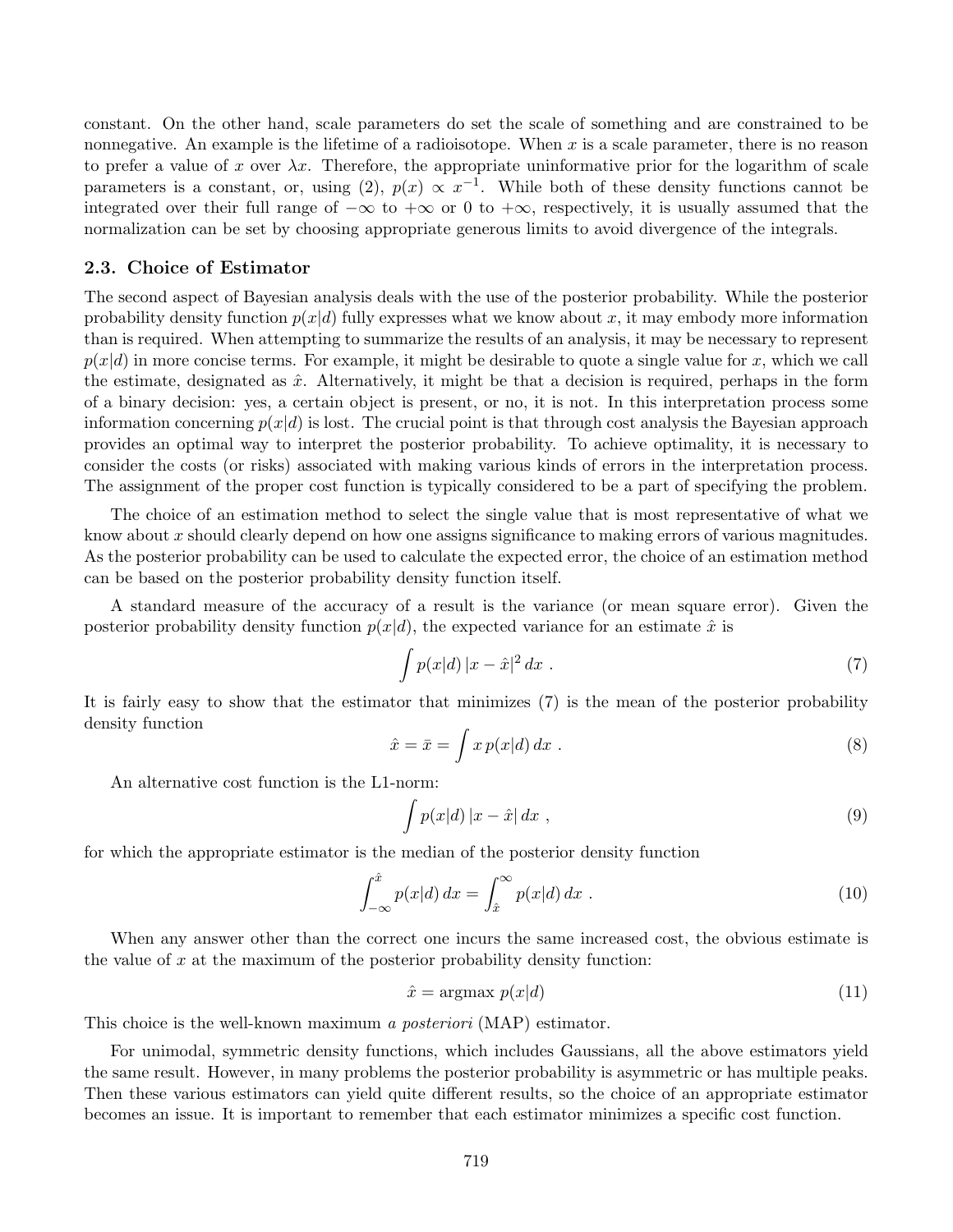

**Figure 1.** Schematic of a 2D problem. A radioactive source is placed at position  $(x, y)$ . Gamma rays, emitted uniformly in angle, are detected by a linear detector that lies along the x axis. The  $x_i$  positions at which theyhit the detector, denoted bydots on the x axis, are tallied. The problem is to estimate the location of the source.

The problem of making a decision based on data is verysimilar to that of estimating parameters. It involves interpretation of the posterior probability in terms of alternative models and deciding which is the 'best' match. The same considerations regarding the costs of making correct and incorrect decisions must be observed to achieve optimal results.

## **2.4. A Simple Example – the Infamous Cauchy Distribution**

Suppose that a radioactive source is located at the position  $(x, y)$ , as depicted in Fig. 1. A positionsensitive linear detector, colinear with the x axis, measures the position  $x_i$  that the ith gamma ray hits the detector. The measurements consist of the values  $x_i$ ,  $i = 1, ..., N$ . Assume that the probability density function for the gamma rays is uniform in the angle  $\theta$  at which they leave the source. From the relation  $\tan(\theta) = -y/(x_i - x)$ , which holds for  $-\pi < \theta < 0$ , the probability density function in  $x_i$  is obtained by using the transformation property  $(2)$  of density functions

$$
p(x_i|x,y) = \frac{y}{\pi [y^2 + (x - x_i)^2]},
$$
\n(12)

which is called the likelihood of event  $x_i$ . The coefficient in Eq. (12) provides the proper normalization (1). The likelihood for this problem is recognized to be a Cauchy distribution in  $x$ , notorious for the disagreeable attributes of possessing an undefined mean and an infinite variance.

The posterior probability density function for the x position of the source is given by Bayes's law

$$
p(x|\{x_i\}, y) \propto p(\{x_i\}|x, y) p(x) . \tag{13}
$$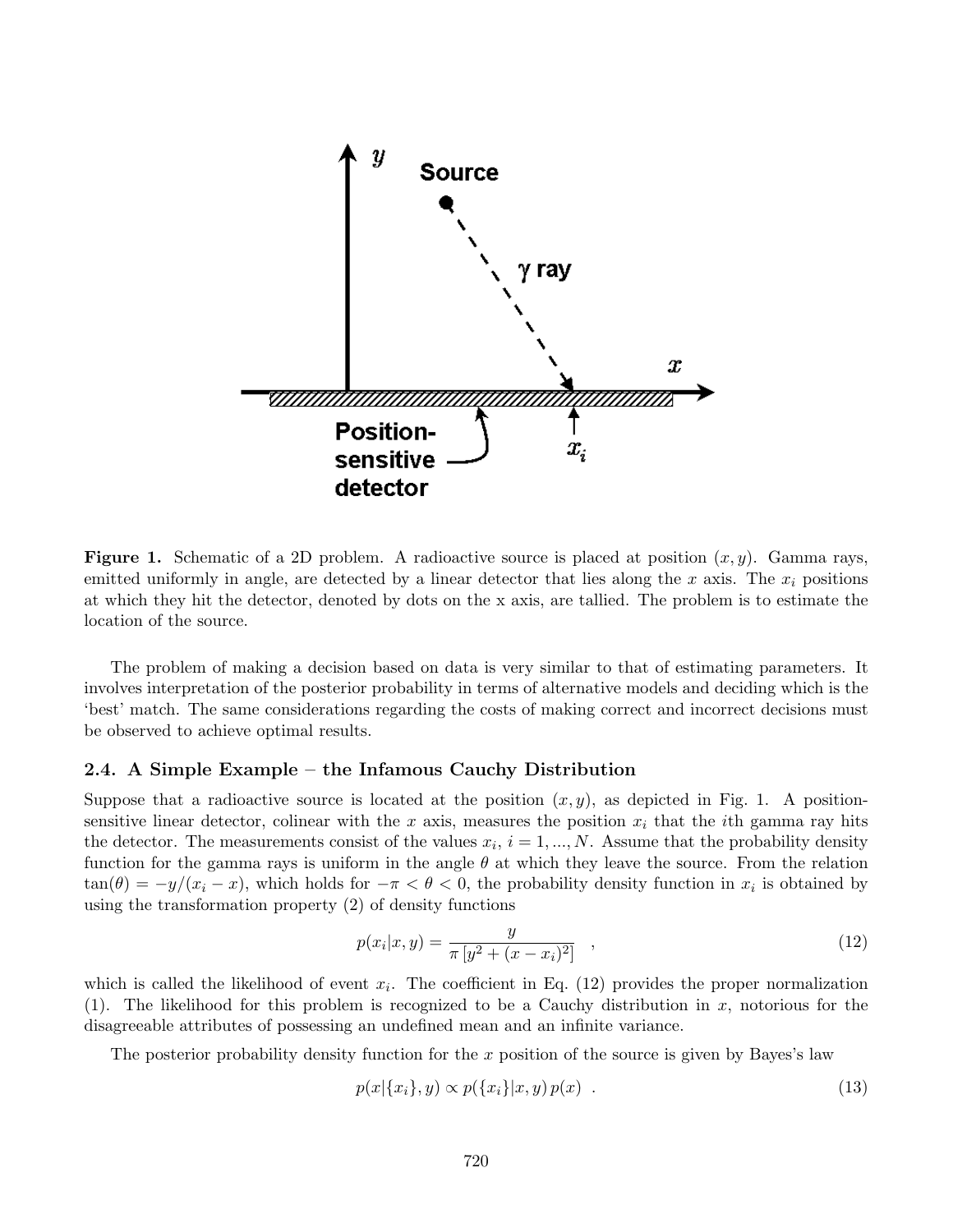

**Figure 2.** The posterior probability density function for the x position of the radioactive source assuming that the correct y is known. Each of these plots is shown for one simulated experiment. The number of  $x_i$ measurements is noted in the upper-right corner of each plot.

We do not have to keep track of multiplicative constants because the normalization determines these $\ddot{\tau}$ . Let us suppose we have no prior information about the location of the source. Then for the prior  $p(x)$  we should use a constant over whatever sized region is required. Such a prior is noncommittal about the location of the source. The measured  $x_i$  clearly follow the likelihood  $(12)$ , and, as the emission of one gamma ray can not effect the emission of another, the  $x_i$  are statistically independent. Thus the full posterior probability is

$$
p(x|\{x_i\}, y) \propto \prod_i p(\{x_i\}|x, y) \propto \prod_i \left[\frac{y}{y^2 + (x - x_i)^2}\right]
$$
 (14)

Two fundamental characteristics of Bayesian analysis can already be identified. First, the calculation of the posterior probability is essentially a modeling effort based on the physical situation as we understand it. Second, the evaluation of the posterior probability proceeds through the model in the forward direction; one starts with assumed values of the parameters and predicts the measurements. Therefore, the numerical values of the posterior probability are often easy to calculate even when the model consists of a sequence of stages.

The posterior probability given by Eq.  $(14)$  is plotted in Fig. 2 for specific numbers of measurements. The plot for two measurements is bimodal, making it difficult to use the maximum posterior probabilityas an estimator for  $x$ . As the number of measurements increases, the width of the posterior density function

 $\ddot{\tau}$ In careful analytical derivations it might be desirable to retain the constants to permit a final check of the results.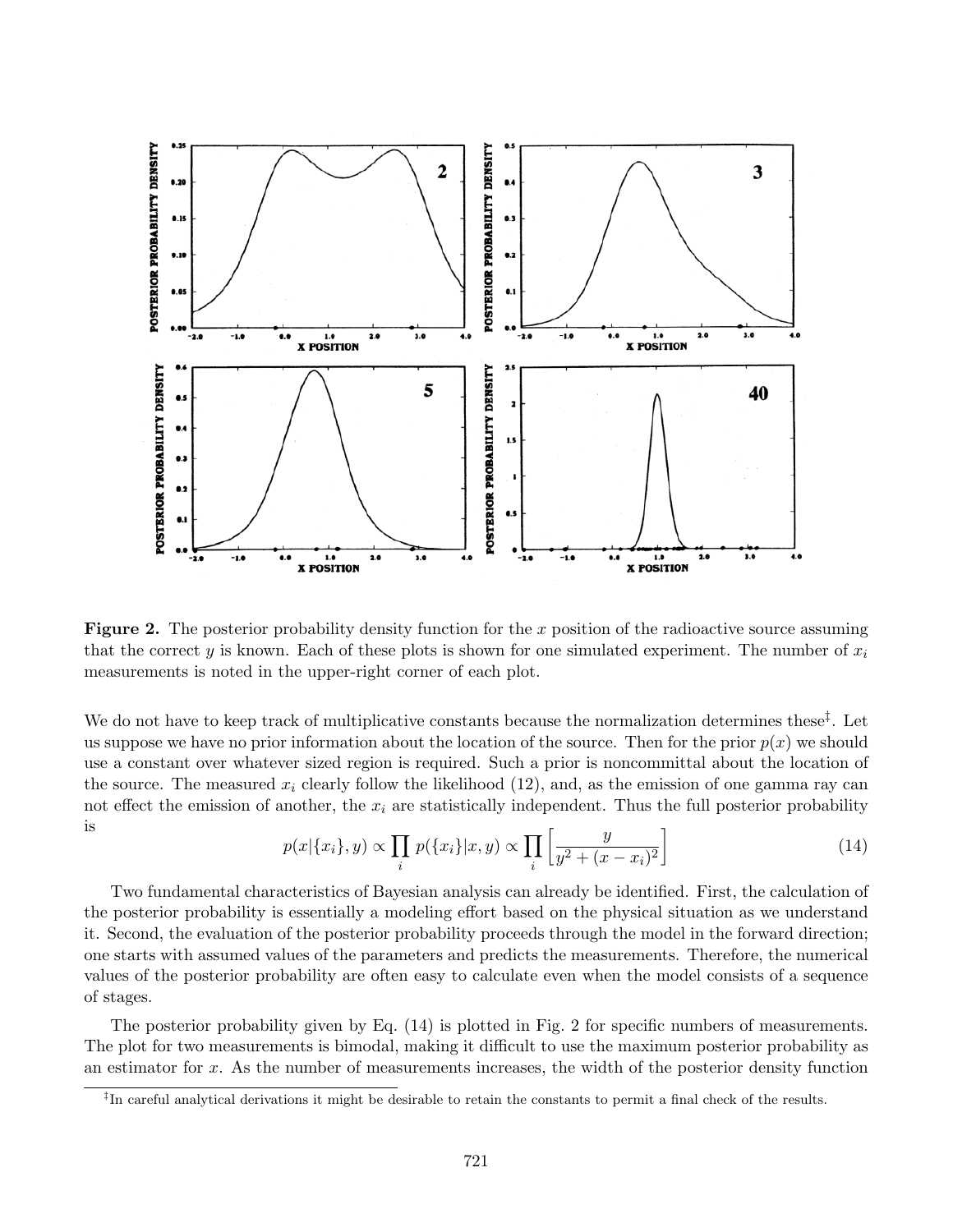decreases, indicating less uncertainty in the knowledge of  $x$ . The broad tail of the Cauchy likelihood is suppressed as the number of measurements increases because the posterior probability involves a product of likelihoods.

We wish to estimate the x location of the source, assuming that y is known. We might consider using the average of the  $x_i$  measurements as an estimate of x:

$$
\langle x_i \rangle = \frac{1}{N} \sum_{i=1}^{N} x_i \tag{15}
$$

Alternatively, if we desired an estimate that minimizes the expected mean square error, we would use the mean of the posterior density function:

$$
\bar{x} = \int x p(x|\{x_i\}, y) dx . \qquad (16)
$$

The performance of these two estimators was tested by simulating 1000 experiments, each involving a fixed number of measurements. The results are as follows:

| Number of    | rms Error rms Error      |              |
|--------------|--------------------------|--------------|
| Measurements | in $\langle x_i \rangle$ | in $\bar{x}$ |
|              | 112.3                    | 112.3        |
| 2            | 56.80                    | 56.80        |
| 3            | 42.57                    | 1.73         |
| 5            | 28.21                    | 1.14         |
| 10           | 28.40                    | 0.52         |
| 20           | 18.48                    | 0.35         |

We observe that the average value of the measurements performs terribly! This poor performance might have been anticipated, owing to the infinite variance of the Cauchy distribution. The variance in the average of N samples taken randomly from a density function is easily shown to be  $1/N$  times the variance of the density function. Because the variance of the original density function is infinite, so will be the variance of the average of any finite number of samples. The reason that the rms error in  $\langle x_i \rangle$  is not infinite is that onlya finite number of trials were included. Because of the symmetryof the likelihood (12) for each event, the results for the posterior mean are identical to the sample average for one and two measurements. The posterior mean performs much better for three or more measurements.

We might want to include as part of the problem the determination of the y position. Then, instead of being a constant that is specified,  $y$  becomes an unknown variable. The full 2D posterior probability is easily written as  $p(x, y | \{x_i\}) \propto p(x | \{x_i\}, y)p(y) \propto p(x | \{x_i\}, y)$ , assuming the prior  $p(y)$  is a constant. The 2D plots shown in Fig. 3 demonstrate how the lack of knowledge of y complicates the problem.

The prior is assumed to be a constant in the above example to reflect our complete ignorance of the source position. Thus the posterior probability is the same as the likelihood. The likelihood only states the relative probability of obtaining the specific set of measurements, given a particular  $x$ . Note that Bayes's law is necessary to gain information about  $x$  from the likelihood. If it were known that the source position was limited to a specific region, an appropriate prior would consist of a function that is a nonzero constant inside the region and zero outside. This prior would have the effect of eliminating the tails of the posterior probability outside the legitimate region.

The preceding example is a restatement of Gull's lighthouse problem.<sup>7</sup> Another more involved example of Bayesian analysis of a relatively 'simple' problem in 1D spectrum estimation can be found in Ref..<sup>14</sup>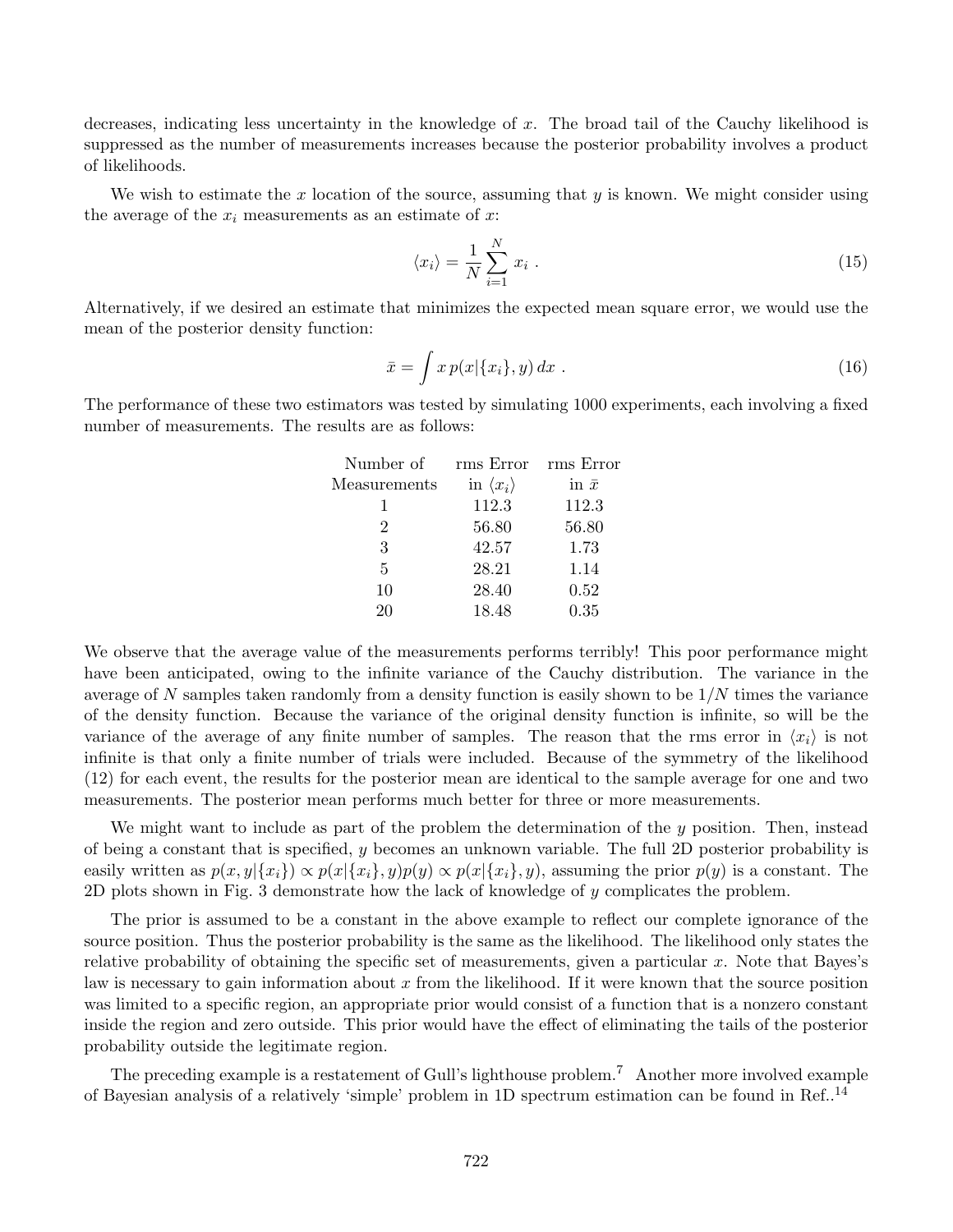

**Figure 3.** The joint posterior density function in both the x and y positions of the radioactive source.

## **3. BAYESIAN IMAGE ANALYSIS AND RECONSTRUCTION**

We now move from problems involving a few variables into the realm of image analysis in which the number of variables can range from thousands to millions. The same Bayesian principles apply, but the computational burden is obviously magnified. The Bayesian method provides a way to solve image reconstruction problems that would otherwise be insoluble. The means is the prior, without which the MAP solution would collapse to the ML result. Thus the prior is indispensable. For an earlier review of Bayesian analysis applied to image recovery, see Ref..<sup>15</sup>

## **3.1. Posterior Probability**

We follow the nomenclature of  $\text{Hunt}^{16}$  who introduced Bayesian methods to image reconstruction. An image is represented as an array of discrete pixels written as a vector **f** of length N (the number of pixels). We assume that there are M discrete measurements, written as a vector **g**, which are linearly related to the amplitudes of the original image. We also assume that the measurements are degraded byadditive, Gaussian noise, and for simplicity of presentation, that the noise is uncorrelated and stationary (rms noise is the same for all measurements). The measurements can be written as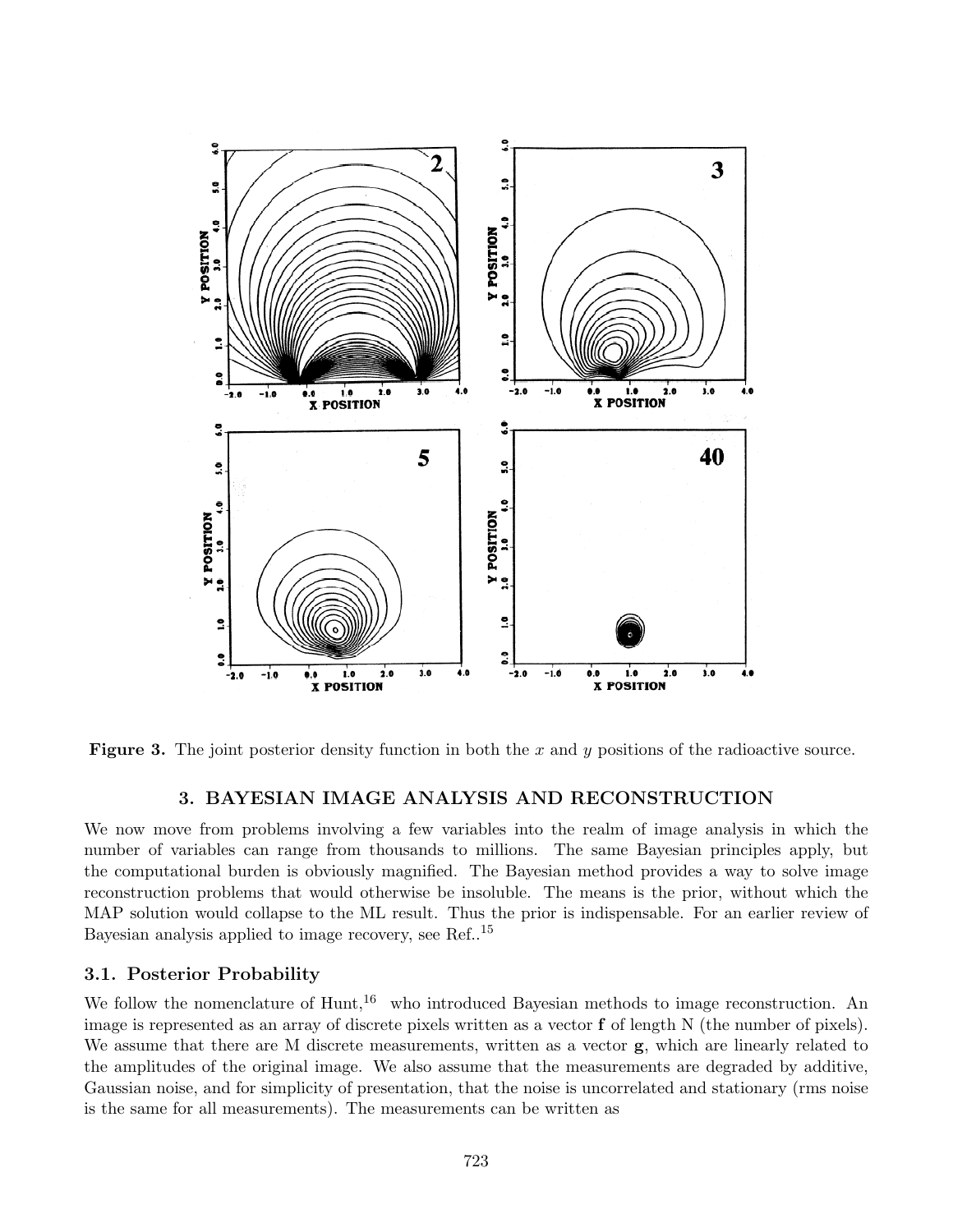$$
\mathbf{g} = \mathbf{H} \mathbf{f} + \mathbf{n} \tag{17}
$$

where **n** is the random noise vector, and **H** is the measurement matrix. In computed tomography(CT) the <sup>j</sup>th row of **H** describes the weight of the contribution of the image pixels to the <sup>j</sup>th projection measurement. Measurements that are nonlinearly related to the desired image can be easily dealt with in the Bayesian framework.16–18

Given the data **g**, the posterior probability of any image **f** is given by Bayes's law (6) in terms of the proportionality

$$
p(\mathbf{f}|\mathbf{g}) \propto p(\mathbf{g}|\mathbf{f}) p(\mathbf{f}), \tag{18}
$$

where  $p(\mathbf{g}|\mathbf{f})$ , the probability of the observed data given **f**, is the likelihood and  $p(\mathbf{f})$  is the prior probability of **f**. The negative logarithm of the posterior probability density function is given by

$$
-\log[p(\mathbf{f}|\mathbf{g})] = \phi(\mathbf{f}) = \Lambda(\mathbf{f}) + \Pi(\mathbf{f}), \qquad (19)
$$

where the first term comes from the likelihood and the second term from the prior probability.

The likelihood is specified by the assumed probability density function of the fluctuations in the measurements about their predicted values (in the absence of noise). For the additive, uncorrelated Gaussian noise assumed, the negative log(likelihood) is just half of chi-squared

$$
-\log[p(\mathbf{g}|\mathbf{f})] = \Lambda(\mathbf{f}) = \frac{1}{2}\chi^2 = \frac{1}{2\sigma_{\mathbf{n}}^2}|\mathbf{g} - \mathbf{H}\mathbf{f}|^2,
$$
\n(20)

which is quadratic in the residuals. The choice for the likelihood function should be based on the actual statistical characteristics of the measurement noise.

## **3.2. Priors**

The second term  $\Pi(\mathbf{f})$  in Eq. (19) comes from the prior probability density function. A Gaussian density function is often used for the prior, whose negative logarithm may be written in simplified form as

$$
-\log[p(\mathbf{f})] = \Pi(\mathbf{f}) = \frac{1}{2\sigma_{\mathbf{f}}^2} |\mathbf{f} - \bar{\mathbf{f}}|^2,
$$
\n(21)

where  $f$  is the mean and  $\sigma_f$  is the rms deviation of the prior probability density function. This oversimplified form excludes prior information about correlations and nonstationarities that might be essential to obtaining improved results, $19,15$  but it suffices for now.

For a moment consider the properties of the MAP solution for which

$$
\nabla_{\mathbf{f}} \phi = 0 \quad , \tag{22}
$$

provided that there are no side constraints on **f**. When the likelihood and the prior are based on Gaussian distributions as in Eqs. (21 and 20), the MAP estimate is the solution to the set of linear equations

$$
\nabla_{\mathbf{f}} \phi = -\frac{1}{\sigma_{\mathbf{n}}^2} \mathbf{H}^{\mathrm{T}}(\mathbf{g} - \mathbf{H}\mathbf{f}) + \frac{1}{\sigma_{\mathbf{f}}^2} (\mathbf{f} - \bar{\mathbf{f}}) = 0 \quad , \tag{23}
$$

where  $\mathbf{H}^{\mathrm{T}}$  is the transpose of **H**, which is the familiar backprojection operation in CT. These equations can<br>be easily rearranged to express the solution for **f** in terms of simple matrix operations, which is eq be easilyrearranged to express the solution for **f** in terms of simple matrix operations, which is equivalent to a Wiener filter for deblurring problems involving stationary blur matrices.<sup>20</sup> The properties of this solution in the context of CT reconstruction shed light on the general characteristics of the MAP solution. The use of *a priori* known constraints, such as nonnegativity, with the Gaussian prior has been shown to provide bona fide benefits for reconstruction from limited data.21–24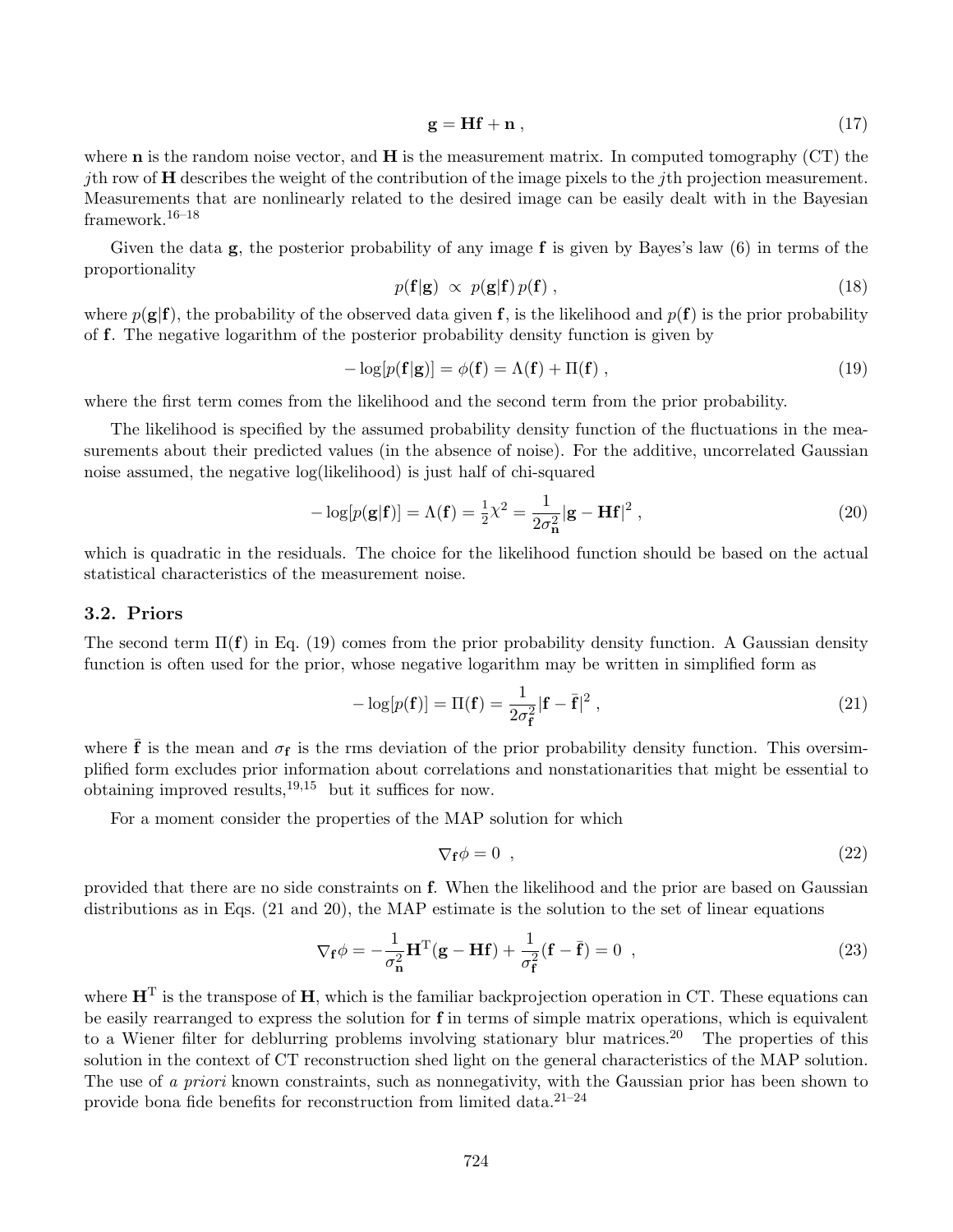It is clear from (23) that the effect of the prior is to pull the MAP solution toward  $\bar{f}$  and away from the ML solution, for which  $|\mathbf{g} - \mathbf{Hf}|^2$  is minimized. The strength of the prior relative to the likelihood<br>is proportional to  $\sigma^2/\sigma^2$ . The smount of pull by the prior is proportional to this factor. As the prior is proportional to  $\sigma_n^2/\sigma_f^2$ . The amount of pull by the prior is proportional to this factor. As the prior contribution to the posterior vanishes the MAP result approaches the ML solution. Hence the selection contribution to the posterior vanishes, the MAP result approaches the ML solution. Hence, the selection of this factor is critical.

A physical interpretation of Eq. (23) provides a useful way to think about the MAP solution. Equation (23) contains two terms, each linear in the difference between **f** and another quantity. The linearity prompts one to interpret this equation in terms of linear forces acting on **f**. The prior contributes a force that pulls the solution toward the default solution  $f$  in proportion to the difference  $f - f$ . The likelihood similarly provides a force pulling in the direction of the ML solution. The MAP solution then can be viewed as a problem in static equilibrium. Note that through its pull on the solution, the prior introduces a bias in the solution. In this physical analog the negative logarithm of the posterior probability  $\phi$  corresponds to a potential energy.

In accordance with this physical analogy, the negative logarithm of any prior  $\Pi(\mathbf{f})$  may be interpreted as an energy. In other words, any prior probability can be expressed in the form of a Gibbs distribution

$$
p(\mathbf{f}) = Z^{-1}(\beta) \exp[-\beta W(\mathbf{f})], \qquad (24)
$$

where  $W(\mathbf{f})$  is an energy function derived from **f**,  $\beta$  is a parameter that determines the strength of the prior, and  $Z(\beta)$ , known as the partition function, provides the appropriate normalization:  $Z(\beta)$  =  $\int \exp[-\beta W(\mathbf{f})] d\mathbf{f}$ . From (24) the negative logarithm of the prior is  $\Pi(\mathbf{f}) = \beta W(\mathbf{f}) + \log Z(\beta)$ . This Gibbs prior makes increases in W less probable.

Another prior that is suited to positive, additive quantities<sup>10</sup> takes the entropic form

$$
\Pi(\mathbf{f}) = -\alpha S(\mathbf{f}) = -\alpha \sum_{i} \left[ f_i - \tilde{f}_i - f_i \log \left( f_i / \tilde{f}_i \right) \right],\tag{25}
$$

where  $\tilde{f}_i$  is called the default value and  $S(f)$  is the entropy function. The derivation of this entropic prior is based in part on the axiom that the probability density function is invariant under scaling (i. e. is a scale variable, defined in Sect. 2.2.) This prior virtually guarantees that the MAP solution is positive through the subtle property that its partial derivative with respect to  $f_i$  is  $\log(f_i/f_i)$ , which force becomes infinitely strong in the positive direction as  $f_i \rightarrow 0$ . In the physical interpretation mentioned above, the entropic prior replaces the linear force law of the Gaussian prior with a nonlinear one. The entropic restoring force is stronger than the linear one when  $f_i < \tilde{f}_i$  and weaker when  $f_i > \tilde{f}_i$ .

Manyauthors, noting that images tend to have large regions in which the image values are relatively smooth, have promoted priors based on the gradient of the image:

$$
\Pi(\mathbf{f}) = |\nabla \mathbf{f}|^2 \text{ or } \Pi(\mathbf{f}) = |\nabla^2 \mathbf{f}|^2 , \qquad (26)
$$

where the gradient is with respect to position. These priors assign increased energy to spatial variations in **f** and thus tend to favor smooth results. The difficulty with priors of this type is that they smooth the reconstructions everywhere. Thus edges are blurred. As it seems reasonable that edges are the dominant source of visual information in an image, it would follow that the blurring of edges is not desirable. The introduction of line-processes by Geman and Geman<sup>25</sup> remedies this deficiency by effectively avoiding smoothing across boundaries.

In manysituations the approximate shape of an object to be reconstructed is known beforehand. The author has introduced a prior with which the approximate structural characteristics of an object can be included in a Bayesian reconstruction.<sup>26–28</sup> This prior is based on a warpable coordinate transformation from the coordinate system of the approximate object into that of the reconstruction. The prior on the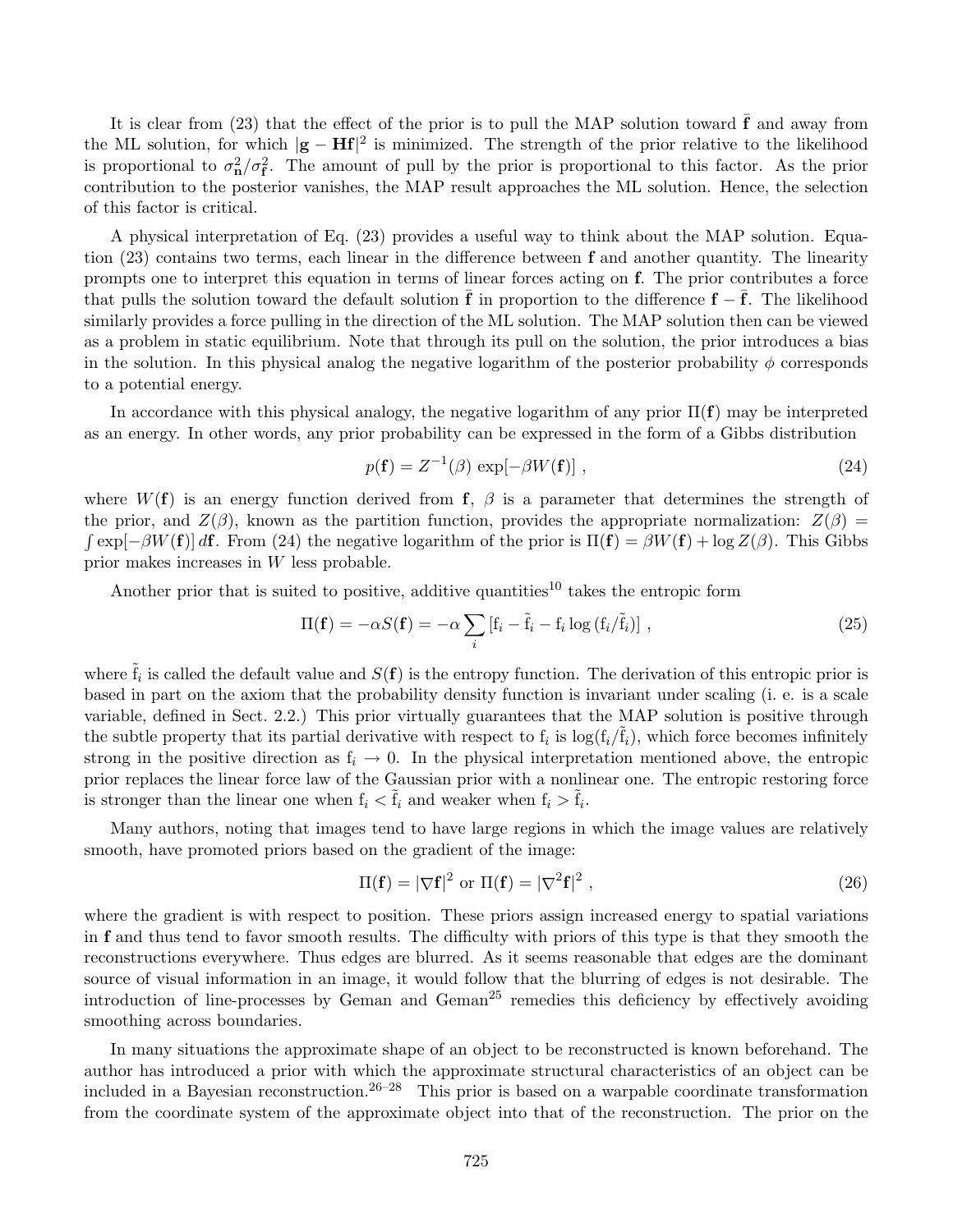warp is specified as a Gibbs distribution expressed in terms of the energy associated with the deformation of the coordinates. This type of prior is closely related to deformable models, which have been employed for several years in computer vision and are becoming a mainstay of that field.<sup>29</sup> Deformable models have recently been interpreted in probabilistic terms. $30,31$ 

## **3.3. Methods of Reconstruction**

It is usually desired in image reconstruction that a single image be presented as the 'result'. We humans have difficulty visualizing the full multidimensional probability density function comprising the complete <sup>p</sup>(**f**|**g**). A typical choice for a single image called the reconstruction is that which maximizes the *a posteriori* probability, the MAP estimate. Then the problem reduces to one of finding the image that minimizes  $\phi(\mathbf{f})$ . Such an optimization problem is relatively straightforward to solve, particularly when it is unconstrained. The general approach is to start with a good guess and then use the gradient with respect to the parameters to determine the direction in which to adjust the trial solution. The gradient is followed to the minimum at which condition (22) holds. In truth, finding the MAP solution is just about the only thing we know how to do. The other Bayesian estimators, posterior mean or posterior median, are very difficult to implement because of the high dimensionality of typical imaging problems. Skilling's recent efforts,<sup>32</sup> discussed in the next section, mayovercome this impasse.

With the introduction of nonconvex functionals for priors, the issue of the uniqueness of a solution must be considered. A pat answer to such concerns is that one can use a method like simulated annealing<sup>25</sup> to find the global minimum of  $\phi(\mathbf{f})$ . Unfortunately this type of algorithm requires a very large amount of computation compared to the method of steepest descents mentioned above. Furthermore, the question of the reliability or uncertainty in the Bayesian result becomes a very complex one to address.

## **3.4. Examples**

Present space does not permit reproduction of manyof the following examples. The reader is encouraged to obtain the citations, which are well worth reading in their own right.

Even though we tend to think of reconstruction as the process of estimating a single image that best represents the collected data and prior information, in the Bayesian approach the posterior probability density function always exists. This point has been emphasized by the author<sup>33,34</sup> by displaying the posterior probabilityassociated with a tomographic reconstruction as a function of two pixel values. Even when a pixel value is zero in a constrained reconstruction, the posterior probability for a positive value of that pixel can be readilycalculated. The basic problem is that it is difficult to visualize the full information contained in the posterior probability regarding correlation between many pixels. Skilling, Robinson, and  $Gull<sup>11</sup>$  attempted to solve this problem by presenting a video that represents a 'random walk through the posterior landscape.' This effect is created bytaking samples from the posterior probabilityin small random steps for each frame of the video. The viewer gets a feeling for the latitude in answers allowed by the posterior.

Skilling<sup>32</sup> has recently employed this random walk to implement a Monte Carlo evaluation of Bayesian estimators other than MAP, e. g. the posterior mean estimator. His results are encouraging.

The posterior probability density function may be used to interpret reconstructions. Binary decisions have been made using the posterior probability density functions associated with reconstructed images.<sup>20,33–35</sup> To date, this more complicated approach does not perform any better than basing the decision on the mean square difference between the reconstruction and the two test images.

In most clinical situations it is a human who interprets reconstructed images. Wagner, Myers, and Hanson<sup>36–38</sup> have compared how well humans can perform binary visual tasks relative to a variety of (algorithmic) machine observers. It is found that for the tasks investigated so far, human observers can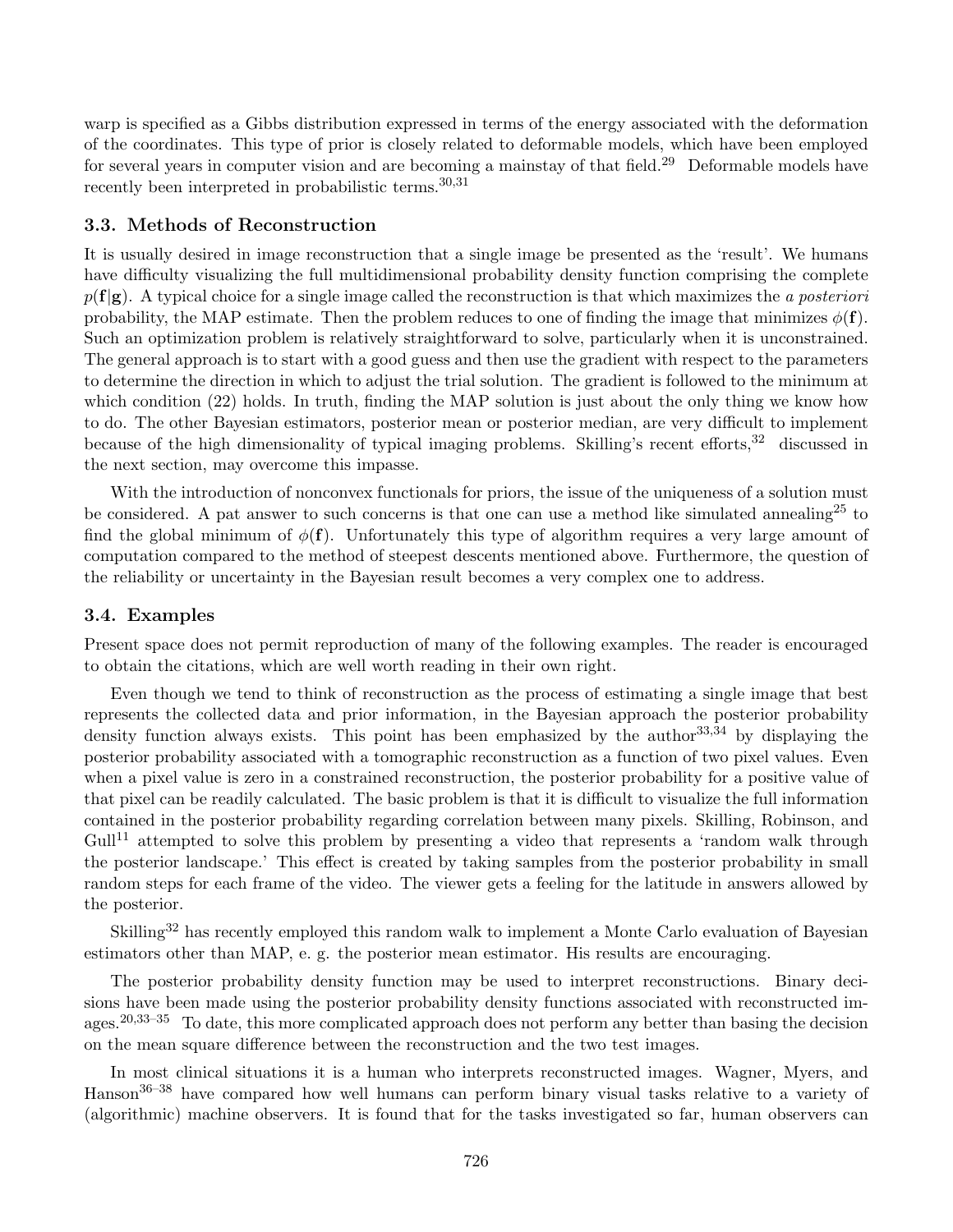perform nearlyas well as a computer. It is also concluded that the choice of the weight of the likelihood relative to the prior is important as it affects how well information is transferred to the decision maker.

Chen, Ouyang, Wong, and Hu<sup>39</sup> have used the Bayesian approach to interpret medical images for the purpose of improved display. They have adapted the prior of Geman and Geman<sup>25</sup> that smooths images inside identified regions but avoids smoothing across region boundaries. The boundaries are determined as an integral part of the Bayesian analysis. When applied to noisy bone-scan images, the results are very convincing. Boundaries are faithfully depicted and the noise is reduced without apparent loss in the detectability of very subtle features.

Spatial resolution is fundamentallylimited in positron-emission tomography(PET). It has occurred to several investigators that the spatial resolution of PET reconstructions might be improved if high-resolution information could be incorporated. Application of the Geman and Geman prior<sup>25</sup> by Leahy and Yan<sup>40</sup> in a Bayesian approach seems to have yielded success. In their approach, the physiological structures in magnetic-resonance image (MRI) data are first delineated with line processes . The PET data are then reconstructed using these line processes, as well as freelyadaptable ones. The final PET reconstructions show better separation between the various regions of activity. Chen *et al.*<sup>41</sup> have approached this problem in a similar manner and also obtained rewarding results. While both of these efforts yield quite reasonable PET reconstructions, final judgement on techniques such as these must await confirmation on the basis of subsidiary experiments that verify the physiological basis of the findings.

A final example due to the author<sup>27,28</sup> illustrates the use of prior structural information in a tomographic reconstruction. It is assumed that five parallel projections are available of the sausage-shaped object shown in Fig. 4. The projection angles are equally spaced over  $180°$ . However, because the right-left symmetry of the object is assumed to be known, there are effectively only three distinct views. The  $32 \times 32$ ART reconstruction presents only a fuzzy result. To exaggerate the extent to which flexibility can be incorporated in the reconstruction process, a circle is used for the prior geometric model. The important aspects to be included in the reconstruction are the expected sharp boundaryof the object and its known constant amplitude. This structure is distorted to match the data through a coordinate transformation. A third-order polynomial is employed to permit a fair degree of flexibility. The assumed right-left symmetry reduces the number of warp coefficients from 20 to 11. The resulting MAP reconstruction (LR) reasonably matches the original, given that the available data consist of only three distinct views. Presumably a superior reconstruction would be obtained if the shape of the object were known better beforehand. This example illustrates the fact that this reconstruction comprises more than just the warped circular model; it also includes amplitude deviations from the model.

## **4. FURTHER ISSUES**

The preceeding sections have provided onlyan overview of the use of Bayesian methods in the analysis of images. There are manyother basic issues in Bayesian analysis. The existence of these issues does not necessarily detract from the Bayesian approach, but only indicates the depth of the subject that arises because of the introduction of the prior. As we have argued, the prior is the crucial additional feature of Bayesian analysis that facilitates solution of real-world problems.

The first and most important step in anyanalysis problem is to define the goal. This statement of purpose clarifies the direction in which to go and provides a means to determine whether there are any benefits to a proposed approach. The leading question in image analysis is whether the desired result should represent a final interpretation of the scene or whether the resulting image will be used as the basis of a subsequent interpretation. In the latter case, performance of the final interpretation maybe adversely affected bytoo much use of prior information in the image processing stage. The image processing and final interpretation steps should be considered collectivelyas the ultimate performance of the system depends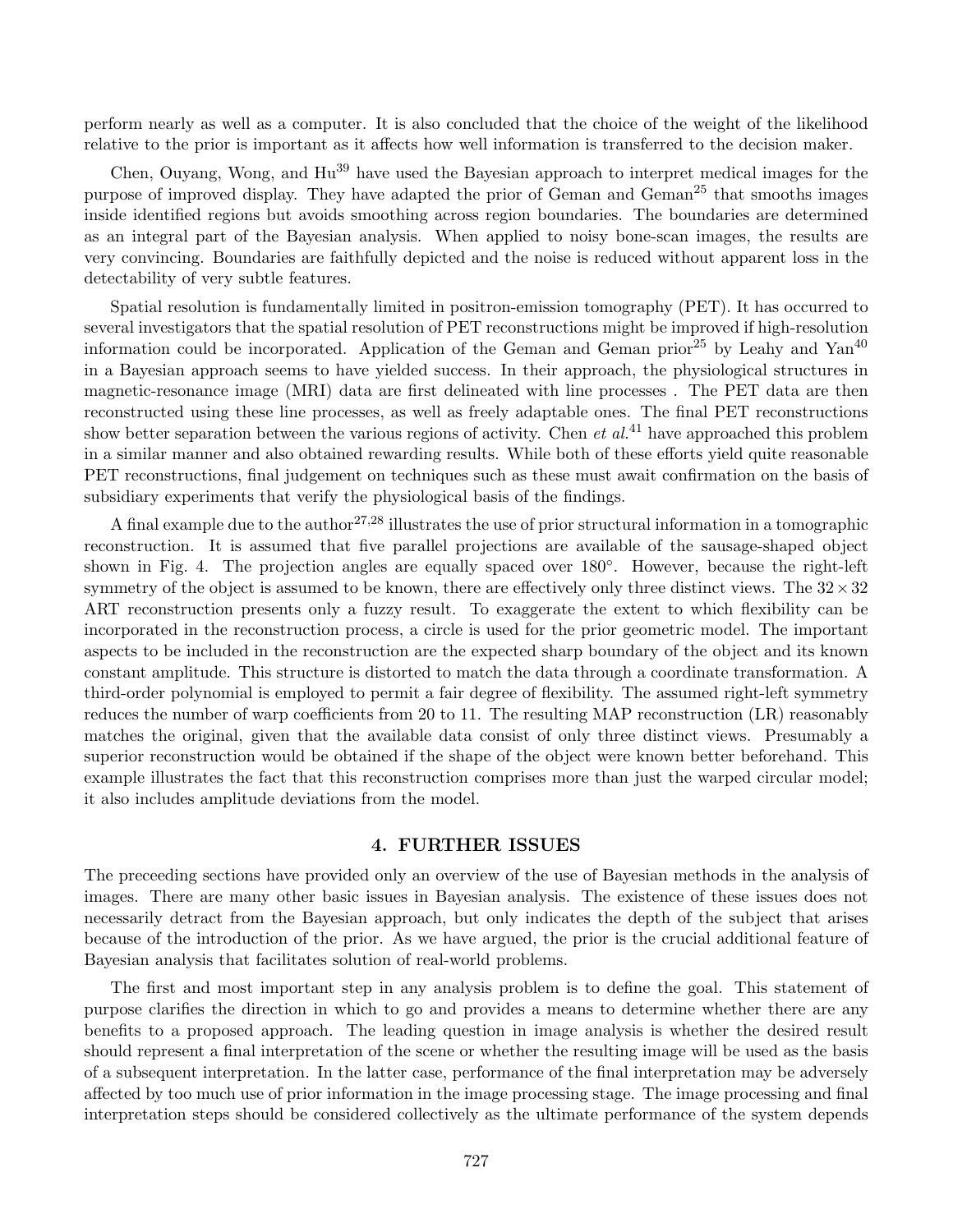

**Figure 4.** The ART reconstruction (lower-left) obtained from five noiseless parallel views poorly reproduces the original sausage-shaped object (upper-left). The MAP reconstruction (lower-right) obtained from the same data is based on the circular prior model (upper-right) subjected to a polynomial warp of third order, constrained to possess left-right symmetry.

on their cooperation. The resolution of most of the remaining issues revolves around this single, most critical point.

The costs of misinterpretation of the data, which represent a fundamental aspect of the Bayesian method, are often not given enough attention in image analysis. The cost (or risk) assessment can impact virtually every aspect of Bayesian analysis including determination of the strength of the prior, type of prior, type of estimator, etc.

If we are to present a single image as the reconstruction, which type of estimator should we use? Operationally the MAP estimator, which finds the maximum of the posterior, is usually the only one we know how to calculate. But, as discussed in Sect. 2.3, the mean or median of the posterior might be superior.

When our interest is restricted to a particular region of an image, should we marginalize over the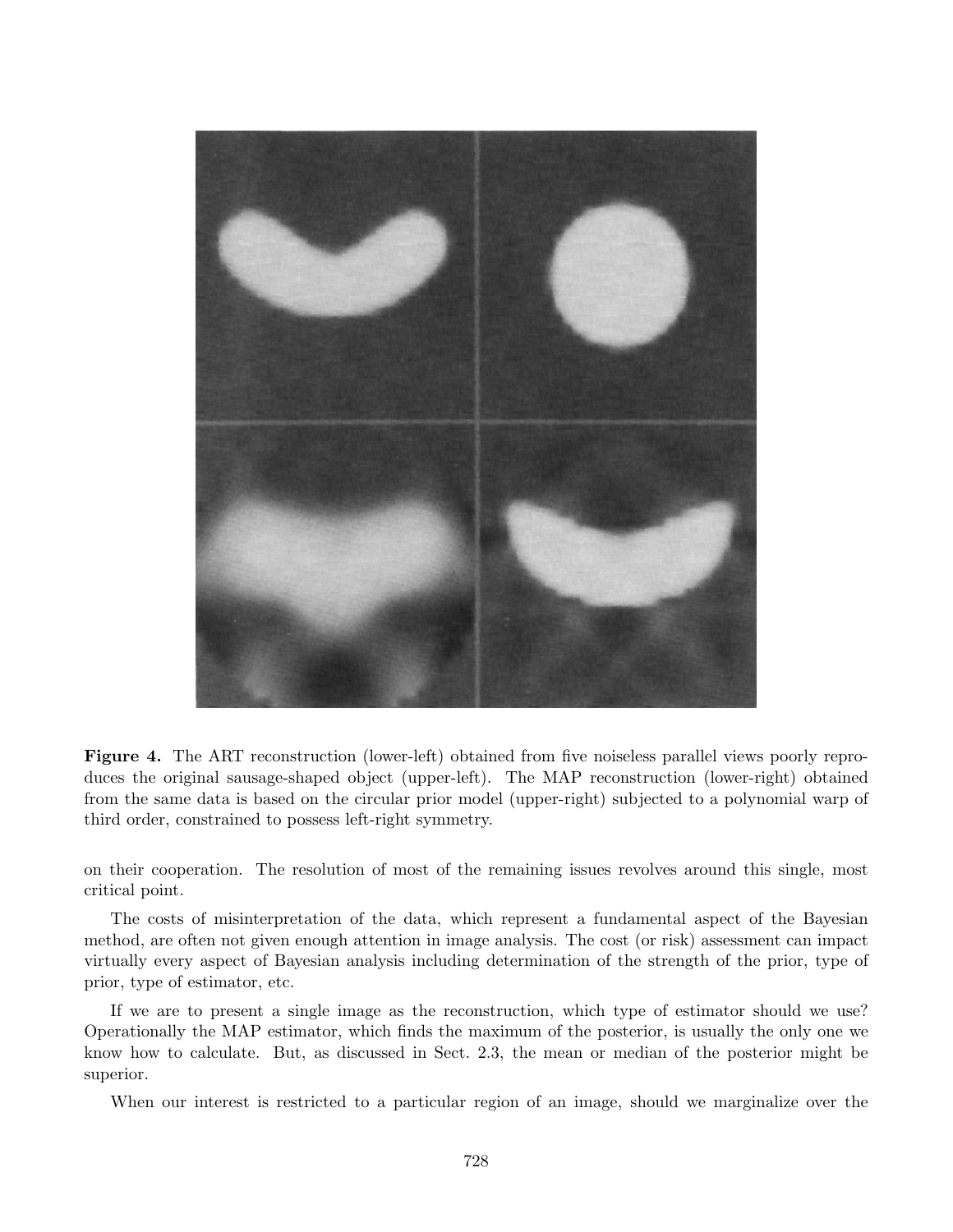pixel values in the rest of the image? This issue has been investigated briefly<sup>33,34</sup> in regard to improving the performance of binary tasks without any firm conclusion. It is apparently not a large effect. There are potentially fundamental reasons to avoid marginalization, e. g. when there are many maxima in the posterior corresponding to disparate solutions.<sup>2</sup> As mentioned earlier, Skilling<sup>32</sup> may have found a way to implement the marginalization procedure.

Priors play a central role in Bayesian analysis. If the prior is too specific and too strong, the reconstruction can only closely resemble what is expected.<sup>15</sup> The subsequent interpreter will not know what is real and what is not. Furthermore, departures from what is anticipated maybe missed. It seems reasonable to hypothesize that human observers make use of seemingly extraneous features in images, e. g. noise, to judge the reliability of the information contained in the image and thence to make decisions. Removal of all traces of such extraneous features might foil the human interpreter's abilityto make reliable decisions. Therefore, one reason to avoid highly specific priors might be that they could interfere with the subsequent interpretation process. However, if the image analysis procedure is supposed to make the final interpretation, then a specific prior may be called for.

A methodologyis needed for developing and refining priors for specific classes of problems in which very specific priors are desired. Consider as an example, radiographs taken of airplane parts at a fabrication plant. We might use a prior model based on the design of the 3D structure, together with a warpable coordinate system, to allow for deviations from the design.<sup>26–28</sup> How would we tailor the elastic moduli used to define the total strain energyof the warped coordinate system to incorporate accumulating information about which kinds of geometrical deviations are more likely to occur? And how would we include the relative costs of missing various kinds of deformations, some of which might be catastrophic if undetected?

The strength of the prior relative to the likelihood is a critical parameter in any Bayesian analysis. How should the prior's strength be determined? As the strength of the prior is increased, the MAP solution is biased more towards the default solution and blurred to an increased extent.<sup>20,37,38</sup> It seems that a relativelyweak prior would be desirable to minimize these effects. But then the benefits of the prior might not be fully realized. Gull<sup>8</sup> has offered a means to determine the prior's strength based on the posterior, viewed as a function of  $\alpha$ , the strength of the entropic prior (25). The value of  $\alpha$  is arrived at by marginalization of the posterior with respect to the reconstruction values using a Gaussian approximation to the posterior at each stage of the search for the correct  $\alpha$ . A number of experiments involving binary tasks performed by the author and his colleagues  $36-38$  have shown that this method yields reasonable results for both algorithmic and human observers. The strength of the prior determined byGull's method falls within the rather broad region of optimal task performance of the defined visual tasks for underdetermined CT reconstructions. In these studies the old ad hoc method of selecting the strength of the prior so that  $\chi^2$  matches the number of measurements<sup>16,8,42</sup> is found to degrade observer performance. Gull's approach is based on a particular prior on  $\alpha$ , namely, that it is constant in  $log(\alpha)$ . In the final analysis the costs of making errors must playa significant role, which might have the effect of altering this prior.

As the Bayesian approach is typically based on a model, how do we choose which of many models to use? The historic answer to this question is to invoke the law of parsimony, or Occam's razor: use the simplest model that accounts for the data. The modern Bayesian answer<sup>43,8,44</sup> is to use the 'evidence', which is the probability of the model M given the data  $p(M|d)$ . The evidence is introduced by broadening the hypothesis space to include the model as parameter. Taking the prior on the model to be constant and marginalizing over the parameters to be estimated (e. g. the pixel values), the correct model order is identified as a peak in the posterior. There are some concerns about the validityof the approximations used in this procedure.<sup>45</sup> However, the ability to determine models may become one of the most compelling reasons to use the Bayesian approach in image analysis.

At some point in every analysis problem it becomes necessary to determine how reliable the answer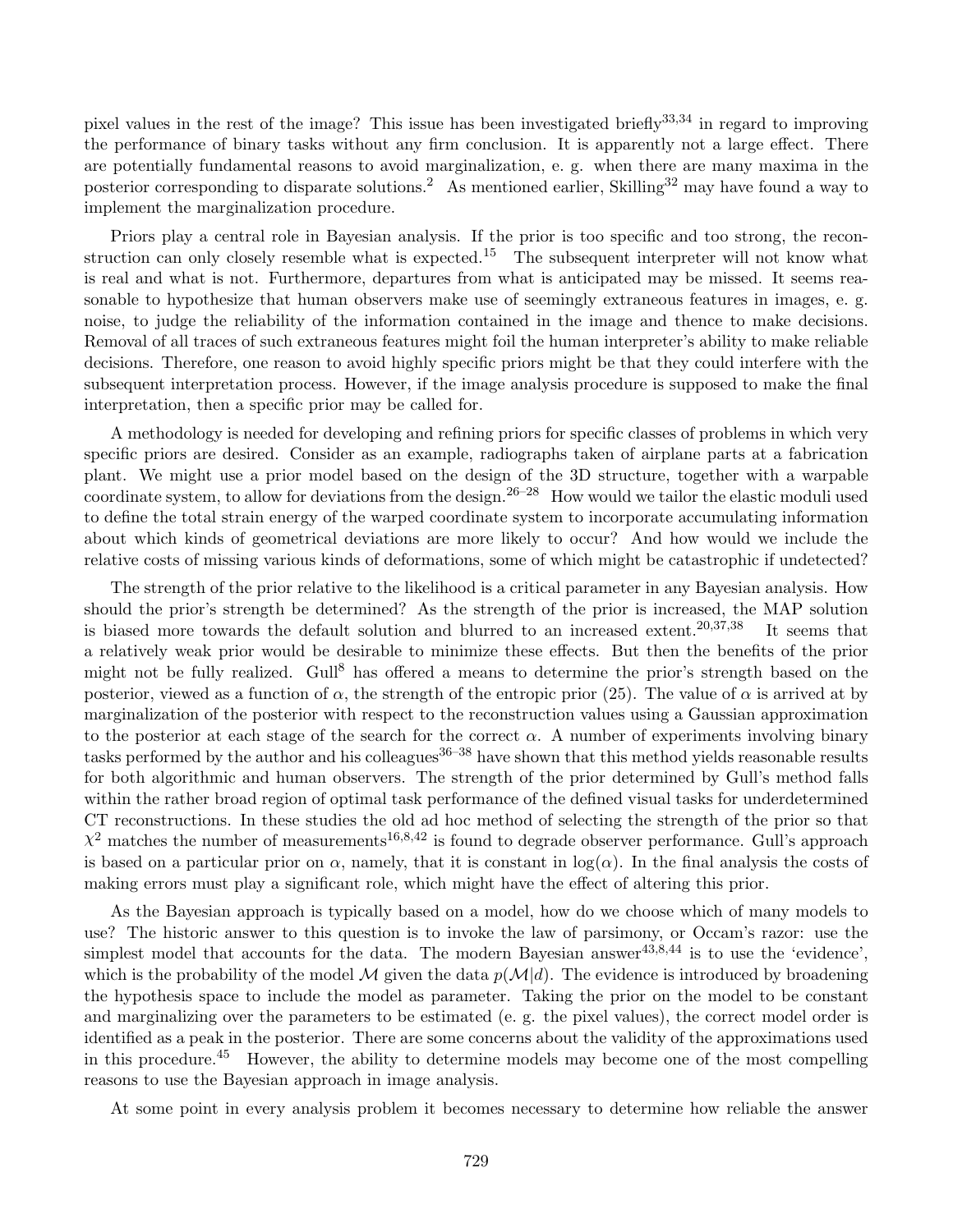is. In this regard Bayesian analysis is not much different than an analysis based on likelihood except that the prior can introduce a varietyof effects that must be understood. The technical answer to specifying reliability<sup>1</sup> is that, for unbiased estimators the reciprocal of the Fisher information matrix, which is the expectation of the second derivative of the posterior,  $-\langle \frac{\partial^2 p(\mathbf{f}|\mathbf{g})}{\partial f_i \partial f_j} \rangle$ , sets the lower limit on the covariance between the i and j pixel values,  $f_i$  and  $f_j$ . This statement is the multivariate equivalent of the Cramér-Rao lower bound on the variance of a single variable (however Fisher wrote it down 23 years earlier). But this answer is not sufficient, because we are often interested in collective phenomena such as the presence/absence or accuracyof features that are spread over manypixels. Therefore, the correlations between pixels that are buried in the Fisher information matrix are crucial. Furthermore, we maywish to characterize the uncertaintybysome measure other than the covariance, for example, in terms of confidence limits. We might want to know the probability that a specific object is present at a particular location in the image. Such questions will be difficult to answer in general terms when dealing with nonlinear, complex priors and complicated hypotheses. The answers will necessarily involve the numerical calculation of the posterior probability, and may even require a wholly new approach to man-computer interaction.

## **ACKNOWLEDGEMENTS**

I have gained much from discussions with many, including Steve F. Gull, John Skilling, Harrison H. Barrett, GregoryS. Cunningham, James Gee, Kyle J. Myers, Richard N. Silver, Robert F. Wagner, David R. Wolf, and the Bayesian luncheon gang.

#### **REFERENCES**

- 1. H. L. Van Trees. *Detection, Estimation, and Modulation Theory Part I*. John Wileyand Sons, New York, 1968.
- 2. G. E. P. Box and G. C. Tiao. *Inference in Statistical Analysis*. John Wileyand Sons, New York, 1973 (reprinted 1992).
- 3. A. P. Sage and J. L. Melsa. *Estimation Theory with Applications to Communications and Control*. Robert E. Krieger, Huntington, 1979.
- 4. B. R. Frieden. *Probability, Statistical Optics, and Data Testing: AProblem Solving Approach*. Springer-Verlag, New York, 1983.
- 5. J. O. Berger. *Statistical Decision Theory and Bayesian Analysis*. Springer-Verlag, New York, 1985.
- 6. J. C. Kiefer. *Introduction to Statistical Inference*. Springer-Verlag, New York, 1987.
- 7. S. F. Gull. Bayesian inductive inference and maximum entropy. In G. J. Erickson and C. R. Smith, editors, *Maximum Entropy and Bayesian Methods in Science and Engineering (Vol. 1)*, pages 53–74. Kluwer Academic, Dordrecht, 1989.
- 8. S. F. Gull. Developments in maximum-entropydata analysis. In J. Skilling, editor, *Maximum Entropy and Bayesian Methods*, pages 53–71. Kluwer Academic, Dordrecht, 1989.
- 9. J. Skilling and R. K. Bryan. Maximum entropy image reconstruction: general algorithm. *Mon. Not. R. Ast. Soc.*, 211:111–124, 1984.
- 10. J. Skilling. Classic maximum entropy. In J. Skilling, editor, *Maximum Entropy and Bayesian Methods*, pages 45–52. Kluwer Academic, Dordrecht, 1989.
- 11. J. Skilling, D. R. T. Robinson, and S. F. Gull. Probabilistic displays. In Jr. W. T. Grandy and L. H. Shick, editors, *Maximum Entropy and Bayesian Methods*, pages 365–368. Kluwer Academic, Dordrecht, 1991.
- 12. E. T. Jaynes. Bayesian methods An introductory tutorial. In J. H. Justice, editor, *Maximum Entropy and Bayesian Methods in Applied Statistics*. Cambridge University Press, Cambridge, 1986.
- 13. R. P. Cox. Probability, frequency and reasonable expectation. *Am. J. Phys.*, 14:1–13, 1946.
- 14. G. L. Bretthorst. Bayesian spectrum analysis and parameter estimation. In G. J. Erickson and C. R. Smith, editors, *Maximum Entropy and Bayesian Methods in Science and Engineering (Vol. 1)*, pages 75–145. Kluwer Academic, Dordrecht, 1989.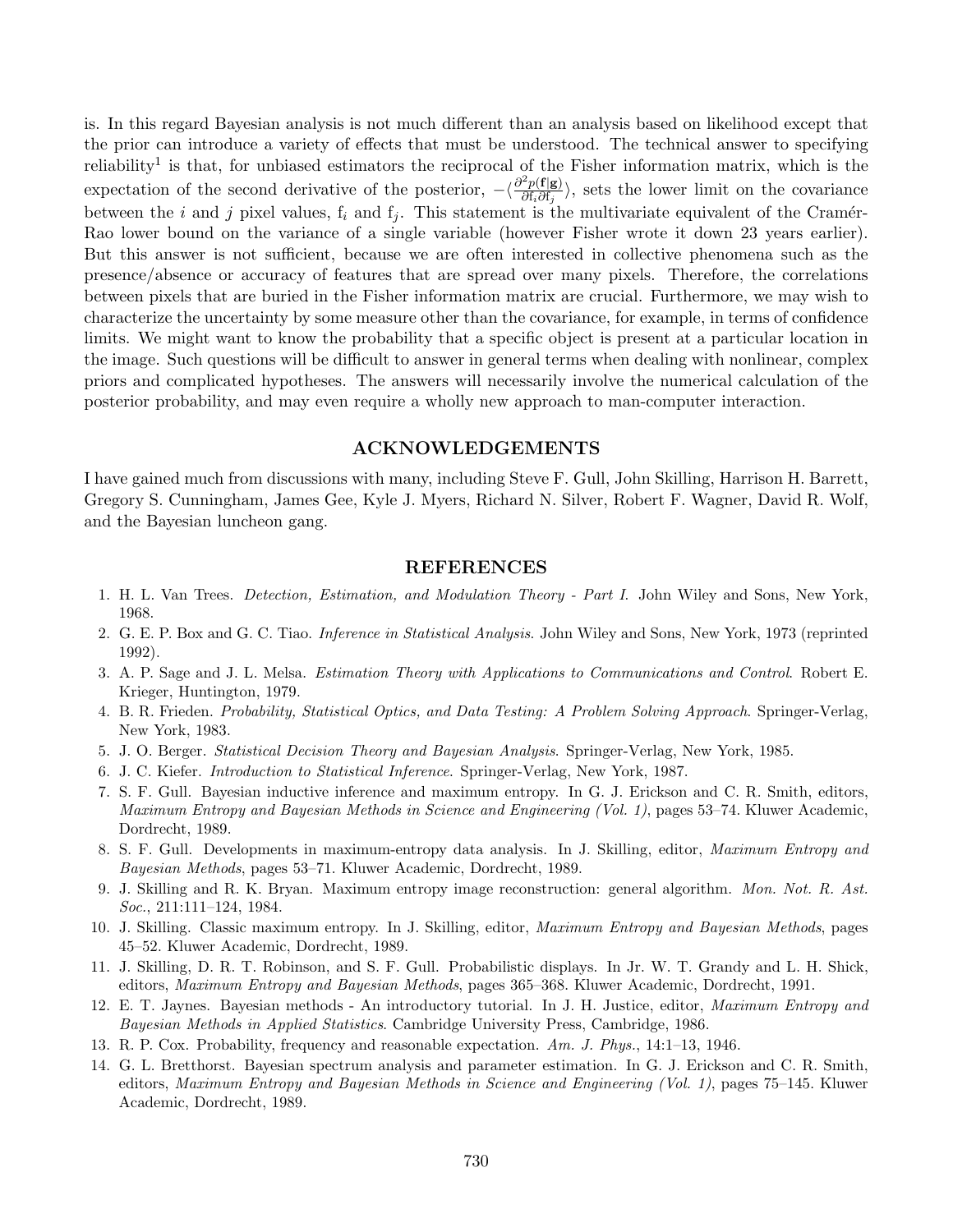- 15. K. M. Hanson. Bayesian and related methods in image reconstruction from incomplete data. In Henry Stark, editor, *Image Recovery: Theory and Application*, pages 79–125. Academic, Orlando, 1987.
- 16. B. R. Hunt. Bayesian methods in nonlinear digital image restoration. *IEEE Trans. Comp.*, C-26:219–229, 1977.
- 17. K. M. Hanson. Tomographic reconstruction of axiallysymmetric objects from a single radiograph. In *Proc. 16th Inter. Cong. on High Speed Photography and Photonics. (Proc. SPIE,* 491:180-187*)*, Strasbourg, 1984.
- 18. K. M. Hanson. A Bayesian approach to nonlinear inversion: Abel inversion from x-ray data. In P. Nelson, V. Fabor, D. L. Seth, and A. B. White, Jr., editors, *Transport Theory, Invariant Imbedding, and Integral Equations*, pages 363–368. Marcel Dekker, New York, 1987.
- 19. K. M. Hanson and G. W. Wecksung. Bayesian approach to limited-angle reconstruction in computed tomography. *J. Opt. Soc. Amer.*, 73:1501–1509, 1983.
- 20. K. M. Hanson. Object detection and amplitude estimation based on maximum *a posteriori* reconstructions. *Proc. SPIE*, 1231:164–175, 1990.
- 21. K. M. Hanson. Method to evaluate image-recoveryalgorithms based on task performance. *Proc. SPIE*, 914:336– 343, 1988.
- 22. K. M. Hanson. Optimization for object localization of the constrained algebraic reconstruction technique. *Proc. SPIE*, 1090:146–153, 1989.
- 23. K. M. Hanson. Optimization of the constrained algebraic reconstruction technique for a varietyof visual tasks. In D. A. Ortendahl and J. Llacer, editors, *Proc. Information Processing in Medical Imaging*, pages 45–57. Wiley-Liss, New York, 1990.
- 24. K. M. Hanson. Method to evaluate image-recoveryalgorithms based on task performance. *J. Opt. Soc. Amer.*, A7:45–57, 1990.
- 25. S. Geman and D. Geman. Stochastic relaxation, Gibb's distributions, and the Bayesian restoration of images. *IEEE Trans. Pattern Anal. Machine Intell.*, PAMI-6:721–741, 1984.
- 26. K. M. Hanson. Reconstruction based on flexible prior models. *Proc. SPIE*, vol. 1652:183–191, 1992.
- 27. K. M. Hanson. Flexible prior models in Bayesian image analysis. In A. Mohammad-Djafari and G. Demoment, editors, *in Maximum Entropy and Bayesian Methods*. Kluwer Academic, Dordrecht, 1993.
- 28. K. M. Hanson. Bayesian reconstruction based on flexible prior models. To be published in *J. Opt. Soc. Amer.* **A**, 1993.
- 29. B. C. Vemuri, ed. *Geometric Methods in Computer Vision*. *Proc. SPIE*, 1570, 1991.
- 30. R. Szeliski. Probabilistic modeling of surfaces. *Proc. SPIE*, 1570:154–165, 1991.
- 31. R. Szeliski and D. Terzopoulos. Physically-based and probabilistic models for computer vision. *Proc. SPIE*, 1570:140–152, 1991.
- 32. J. Skilling. Bayesian computing: CLOUDS. In A. Mohammad-Djafari and G. Demoment, editors, *Maximum Entropy and Bayesian Methods*. Kluwer Academic, Dordrecht, 1993.
- 33. K. M. Hanson. Simultaneous object estimation and image reconstruction in a Bayesian setting. *Proc. SPIE*, 1452:180–191, 1991.
- 34. K. M. Hanson. Making binary decisions based on the posterior probability distribution associated with tomographic reconstructions. In G. J. Erickson, editor, *Maximum Entropy and Bayesian Methods*. Kluwer Academic, Dordrecht, 1992.
- 35. K. J. Myers and K. M. Hanson. Task performance based on the posterior probability of maximum-entropy reconstructions with MEMSYS 3. *Proc. SPIE*, 1443:172–182, 1991.
- 36. R. F. Wagner, K. J. Myers, and K. M. Hanson. Task performance on constrained reconstructions: Human observers compared with suboptimal Bayesian performance. *Proc. SPIE*, 1652:352–362, 1992.
- 37. K. J. Myers, R. F. Wagner, and K. M. Hanson. Binary task performance on images reconstructed using memsys 3: comparison of machine and human observers. In G. J. Erickson, editor, *Maximum Entropy and Bayesian Methods*. Kluwer Academic, Dordrecht, 1992.
- 38. R. F. Wagner, K. J. Myers, and K. M. Hanson. Rayleigh task performance in tomographic reconstructions: comparison of human and machine performance. to be published in *Proc. SPIE*, 1898, 1993.
- 39. C. Chen, X. Ouyang, W. H. Wong, and X. Hu. Improvement of medical images using Bayesian processing. *Proc. SPIE*, 1652:489–491, 1992.
- 40. R. Leahyand X. Yan. Incorporation of anatomical MR data for improved functional imaging with PET. In D. A. Ortendahl and J. Llacer, editors, *Info. Processing in Med. Imag.*, pages 105–120. Wiley-Liss, 1991.